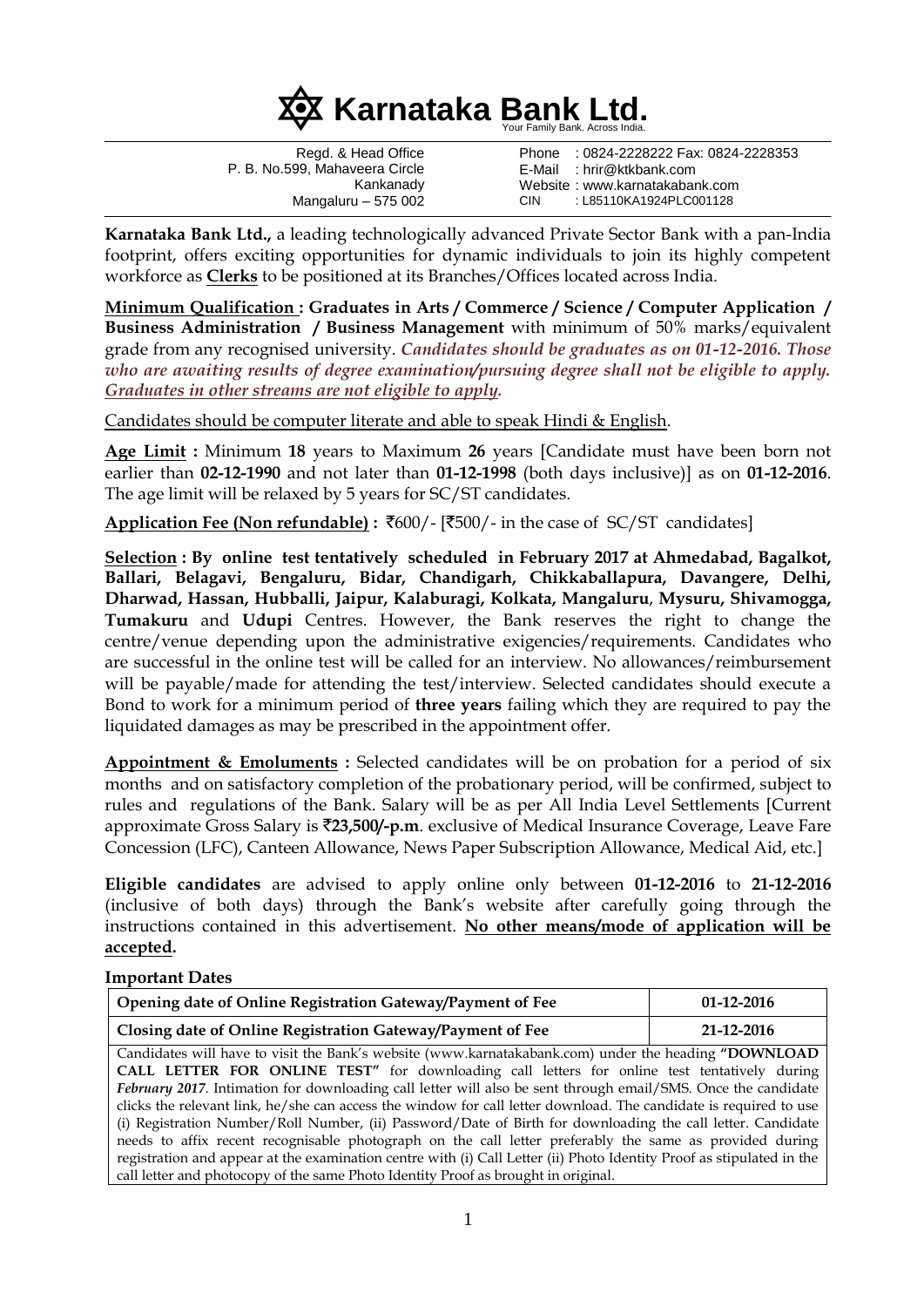# **HOW TO APPLY**

### DETAILED GUIDELINES/PROCEDURES FOR

- A. APPLICATION REGISTRATION
- B. PAYMENT OF FEES
- C. PHOTOGRAPH & SIGNATURE SCAN AND UPLOAD

#### **Candidates can apply online only from 01-12-2016 to 21-12-2016 and no other mode of application will be accepted.**

#### **IMPORTANT POINTS TO BE NOTED BEFORE REGISTRATION**

Before applying online, candidates should-

- i. Scan their photograph and signature ensuring that both the photograph and signature adhere to the required specifications as given under Guideline for photograph & signature scan and upload.
- ii. Have a valid personal email ID and mobile no., which should be kept active till the completion of this Recruitment Process. Bank may send call letters for the Examination etc. through the registered e-mail ID. In case a candidate does not have a valid personal e-mail ID, he/she should create his/her new e-mail ID and mobile no. before applying on-line and must maintain that email account and mobile number.
- iii. **APPLICATION FEE/ INTIMATION CHARGES (NON REFUNDABLE) PAYMENT OF FEE ONLINE**: **01-12-2016** to **21-12-2016**  $SC/ST : ₹500/-$ Others :  $\overline{\xi}600$ /-

Bank Transaction charges for Online Payment of application fees/intimation charges will have to be borne by the candidate.

# **A. APPLICATION REGISTRATION**

- 1. Candidates to go to the Bank's website **[www.karnatakabank.com](http://www.karnatakabank.com/)** click on the option "**APPLY ONLINE**" which will open a new screen.
- 2. To register application, choose the tab "**Click here for New Registration**" and enter Name, Contact details and Email-id. A Provisional Registration Number and Password will be generated by the system and displayed on the screen. Candidate should note down the Provisional Registration Number and Password. An Email & SMS indicating the Provisional Registration number and Password will also be sent.
- 3. In case the candidate is unable to complete the application form in one go, he / she can save the data already entered by choosing "SAVE AND NEXT" tab. Prior to submission of the online application candidates are advised to use the "SAVE AND NEXT" facility to verify the details in the online application form and modify the same if required. Visually Impaired candidates should fill the application form carefully and verify/ get the details verified to ensure that the same are correct prior to final submission.
- 4. Candidates are advised to carefully fill and verify the details filled in the online application themselves as no change will be possible/ entertained after clicking the FINAL SUBMIT BUTTON.
- 5. The Name of the candidate or his /her Father/ Husband etc. should be spelt correctly in the application as it appears in the Certificates/ Mark sheets/Identify Proof. Any change/alteration found may disqualify the candidature.
- 6. Validate your details and Save your application by clicking the 'Validate your details' and 'Save & Next' button.
- 7. Candidates can proceed to upload Photo & Signature as per the specifications given in the Guidelines for Scanning and Upload of Photograph and Signature detailed under point "C".
- 8. Candidates can proceed to fill other details of the Application Form.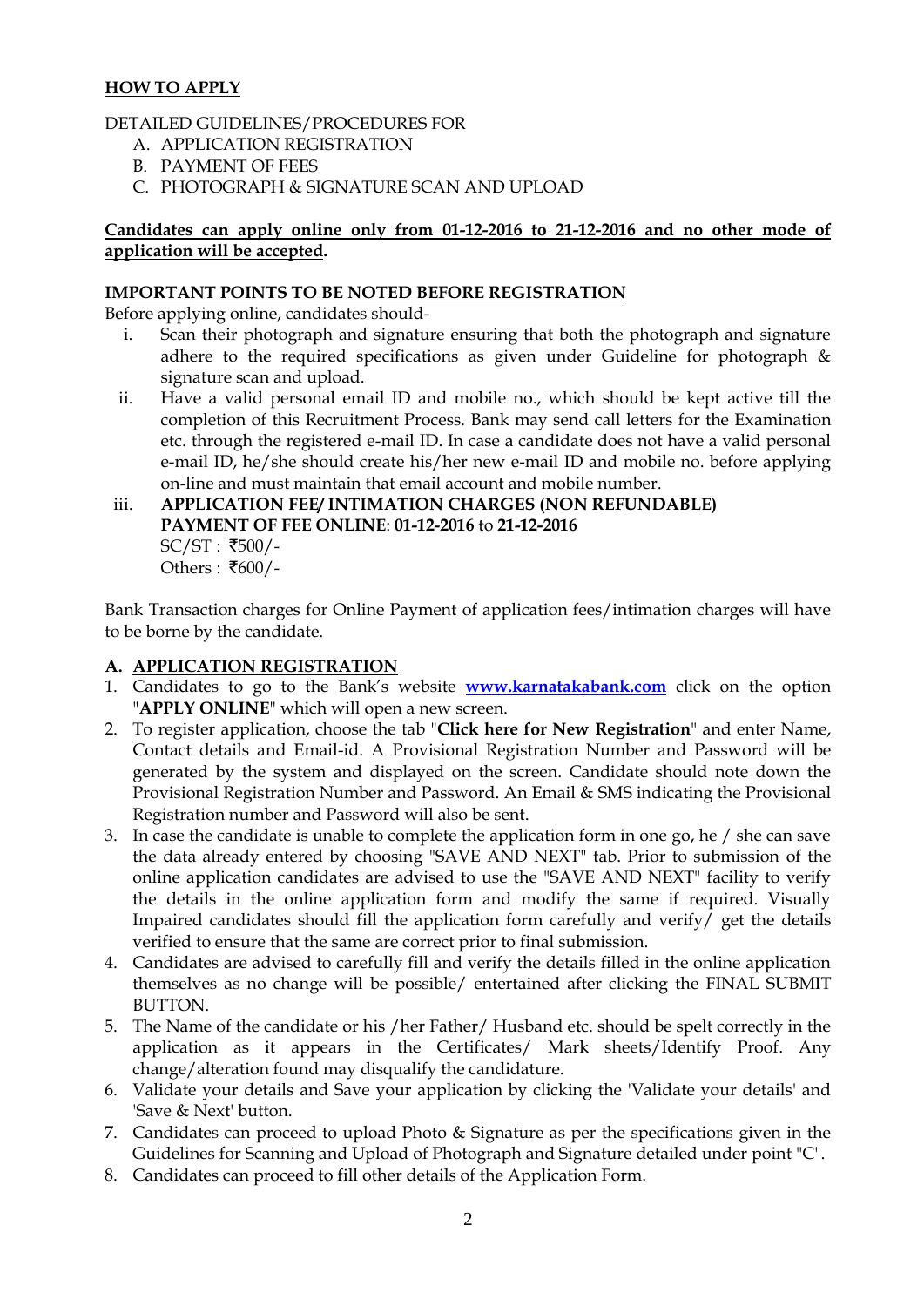- 9. Click on the Preview Tab to preview and verify the entire application form before FINAL SUBMIT.
- 10. Modify details, if required, and click on 'FINAL SUBMIT' ONLY after verifying and ensuring that the photograph, signature uploaded and other details filled by you are correct.
- 11. Click on 'Payment' Tab and proceed for payment.
- 12. Click on 'Submit' button.

# **B. PAYMENT OF FEES (THROUGH ONLINE MODE)**

- 1. The application form is integrated with the payment gateway and the payment process can be completed by following the instructions.
- 2. The payment can be made by using Debit Cards (RuPay/Visa/MasterCard/Maestro), Credit Cards, Internet Banking, IMPS, Cash Cards/Mobile Wallets.
- 3. After submitting your payment information in the online application form, PLEASE WAIT FOR THE INTIMATION FROM THE SERVER. DO NOT PRESS BACK OR REFRESH BUTTON IN ORDER TO AVOID DOUBLE CHARGE.
- 4. On successful completion of the transaction, **an e-Receipt** will be generated.
- 5. Non-generation of 'E-Receipt' indicates PAYMENT FAILURE. On failure of payment, Candidates are advised to login **again** using their Provisional Registration Number and Password and repeat the process of payment.
- 6. Candidates are required **to take a printout of the e-Receipt** and online Application Form. **Please note that if the same cannot be generated, online transaction may not have been successful**.
- 7. For Credit Card users: All charges are listed in Indian Rupee. If you use a non-Indian credit card, your bank will convert to your local currency based on prevailing exchange rates.
- 8. To ensure the security of your data, please close the browser window once your transaction is completed.

# **Note : There is also a provision to reprint the submitted application containing fee details after fee payment.**

**After completing the procedure of applying on-line including payment of fees, the candidate should take a printout of the system generated on-line application form with fee payment details and ensure that the particulars filled in are accurate and retain it along with Registration Number and Password for future reference. They should not send this printout to Bank.**

*Please note that all the particulars mentioned in the online application including Name of the Candidate, Category, Date of Birth, Address, Mobile Number, Email ID, Centre of Examination etc. will be considered as final and no modifications will be allowed after submission of the online application form. Candidates are hence requested to fill in the online application form with the utmost care as no correspondence regarding change of details will be entertained. Bank will not be responsible for any consequences arising out of furnishing of incorrect and incomplete details in the application or omission to provide the required details in the application form.*

# **C. GUIDELINES FOR PHOTOGRAPH & SIGNATURE SCAN AND UPLOAD**

- IN CASE THE FACE IN THE PHOTOGRAPH OR SIGNATURE IS UNCLEAR, THE APPLICATION MAY BE REIECTED.
- CANDIDATE MAY EDIT THE APPLICATION AND RE-UPLOAD THE  $\bullet$ PHOTOGRAPH/ SIGNATURE IN SUCH CASE.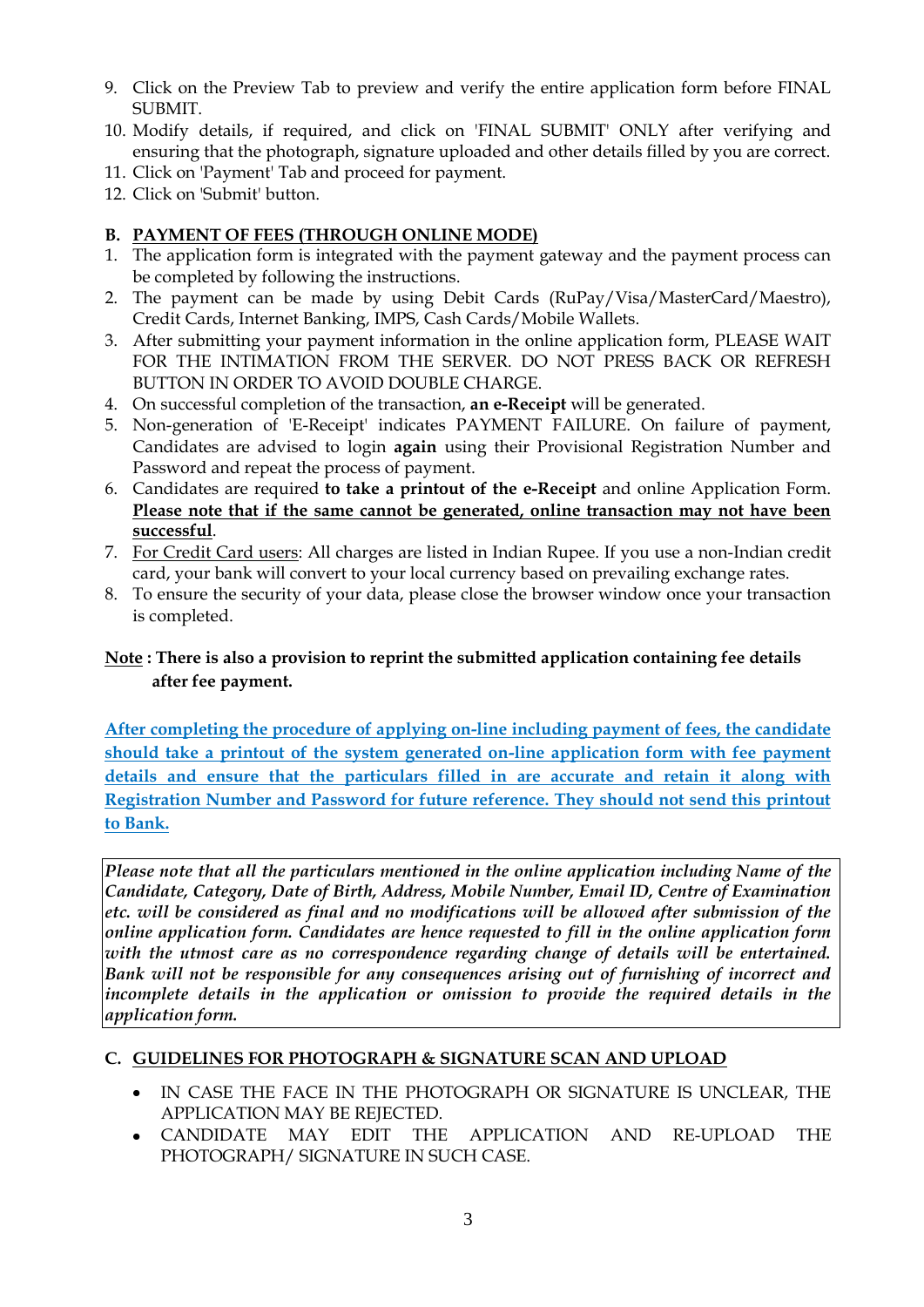# **PHOTOGRAPH IMAGE**

- Photograph must be a recent passport size colour picture.
- The picture should be in colour, against a light-coloured, preferably white, background.  $\bullet$
- Look straight at the camera with a relaxed face.
- If the picture is taken on a sunny day, have the sun behind you, or place yourself in the shade, so that you are not squinting and there are no harsh shadows.
- If you have to use flash, ensure there's no "red-eye".
- If you wear glasses make sure that there are no reflections and your eyes can be clearly  $\bullet$ seen.
- Caps, hats and dark glasses are not acceptable. Religious headwear is allowed but it must not cover your face.
- Dimensions 200 x 230 pixels (preferred).
- Size of file should be between 20kb-50kb.
- Ensure that the size of the scanned image is not more than 50KB. If the size of the file is more than 50KB, then adjust the settings of the scanner such as the DPI resolution, no. of colours etc., during the process of scanning.

# **SIGNATURE IMAGE**

- The applicant has to sign on white paper with Black Ink pen.
- The signature must be signed only by the applicant and not by any other person. - **The Applicant's signature obtained on the call letter and attendance sheet at the time of examination should match the uploaded signature. In case of mismatch, the applicant may be disqualified**.
- Dimensions 140 x 60 pixels (preferred). Size of file should be between 10kb 20kb.
- Ensure that the size of the scanned image is not more than 20KB.

# **SCANNING THE PHOTOGRAPH & SIGNATURE**

- Set the scanner resolution to a minimum of 200 dpi (dots per inch).
- Set Color to True Color. File Size as specified above.
- Crop the image in the scanner to the edge of the photograph/signature, then use the upload editor to crop the image to the final size (as specified above).
- The image file should be JPG or JPEG format. An example file name is: image01 .jpg or image01 .jpeg Image dimensions can be checked by listing the folder files or moving the mouse over the file image icon. Candidates using MS Windows/MS Office can easily obtain photo and signature in .jpeg format not exceeding 50KB & 20KB respectively by using MS Paint or MS Office Picture Manager. Scanned photograph and signature in any format can be saved in .jpg format by using 'Save As' option in the File menu and size can be reduced below 50KB (photograph) & 20KB (signature) by using crop and then resize option [Please see point (i)  $\&$  (ii) above for the pixel size] in the 'Image' menu. Similar options are available in other photo editor also.

While filling in the Online Application Form, the candidate will be provided with a link to upload his photograph and signature.

#### **If the file size and format are not as prescribed, an error message will be displayed.**

#### **PROCEDURE FOR UPLOADING THE PHOTOGRAPH AND SIGNATURE**

- There will be two separate links for uploading Photograph and Signature.
- Click on the respective link "Upload Photograph/Signature".
- Browse & Select the location where the Scanned Photo/Signature file has been saved.
- Select the file by clicking on it.
- Click the 'Upload' button.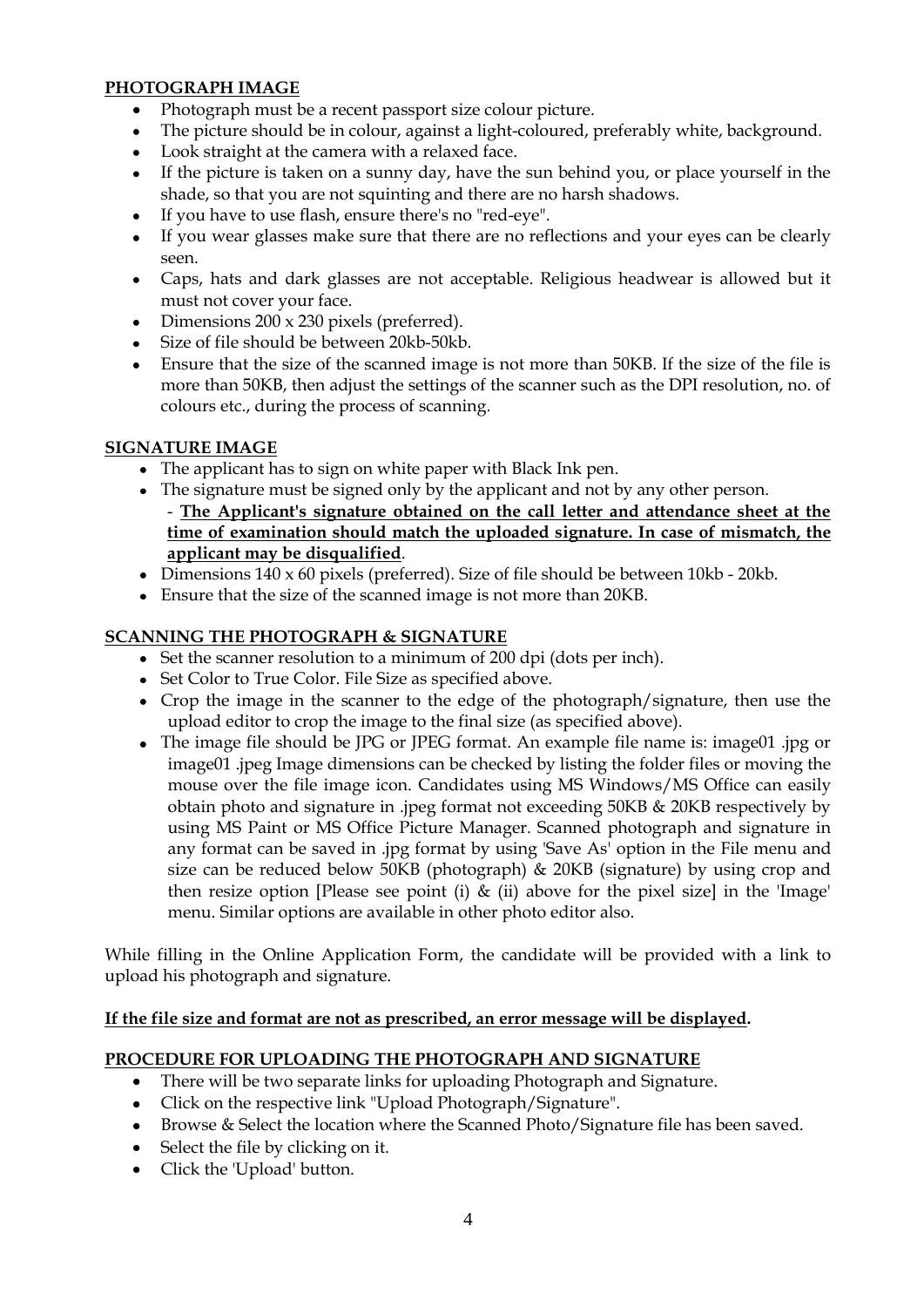#### **IDENTITY VERIFICATION**

In the examination hall as well as at the time of interview, the call letter along with original and a photocopy of the candidate's currently valid photo identity (bearing exactly the same name as it appears on the call letter) such as PAN Card/ Passport/Driving Licence/Voter's Card/Bank Passbook with photograph/Photo identity proof issued by a Gazzetted Officer on official letterhead along with photograph/Photo identity proof issued by a People's Representative on official letterhead along with photograph/valid recent Identity Card issued by a recognised College/University/Aadhar card with a photograph/Employee ID/Bar Council Identity Card with photograph should be submitted to the invigilator for verification. The candidate's identity will be verified with respect to his/her details on the call letter, in the Attendance List and requisite documents submitted. If identity of the candidate is in doubt, the candidate may not be allowed to appear for the Examination.

# **E-Aadhar Card and Ration Card are not valid id proofs for this project.**

**Note:** Candidates have to produce in original the photo identity proof and submit photocopy of the photo identity proof along with Examination call letter as well as the Interview Call Letter while attending the examination/interview respectively, without which they will not be allowed to take up the examination/interview. Candidates must note that the name as appearing on the call letter (provided during the process of registration) should exactly match the name as appearing on the photo identity proof. Female candidates who have changed first/last/middle name post marriage must take special note of this. If there is any mismatch between the name indicated in the Call Letter and Photo Identity Proof the candidate will not be allowed to appear for the examination. In case of candidates who have changed their name, will be allowed only if they produce original Gazette notification/their original marriage certificate/ affidavit in original.

# **GENERAL INSTRUCTIONS TO THE CANDIDATES**

- Your responses (answers) will be analysed with other candidates to detect patterns of similarity of right and wrong answers. If in the analytical procedure adopted in this regard, it is inferred/ concluded that the responses have been shared and scores obtained are not genuine/valid, your candidature may be cancelled. Any candidate who is found copying or receiving or giving assistance or engaging in any behaviour unbecoming of a candidate will not be considered for assessment. The Bank may take further action against such candidates as deemed fit by it.
- You should bring with you a ball-point pen. A sheet of paper will be provided which can be used for rough work or taking down the question number you would like to review at the end of the test before submitting your answers. After the test is over you MUST hand over this sheet of paper to the Test Administrator before leaving the venue.
- The possibility of occurrence of some problem in the administration of the examination cannot be ruled out completely which may impact test delivery and/or result from being generated. In that event, every effort will be made to rectify such problem, which may include movement of candidates, delay in test. Conduct of a re-exam is at the absolute discretion of test conducting body. Candidates will not have any claim for a re-test. Candidates not willing to move or not willing to participate in the delayed process of test delivery shall be summarily rejected from the process.
- If the examination is held in more than one session, the scores across various sessions will  $\bullet$ be equated to adjust for slight differences in difficulty level of different test batteries used across sessions. More than one session are required if the nodes capacity is less or some technical disruption takes place at any centre or for any candidate.
- Please note that a candidate is allowed to appear only once in the online examination. Multiple appearances in online examination will result in cancellation of candidature. In case more than one call letter has been generated, candidates are advised to appear only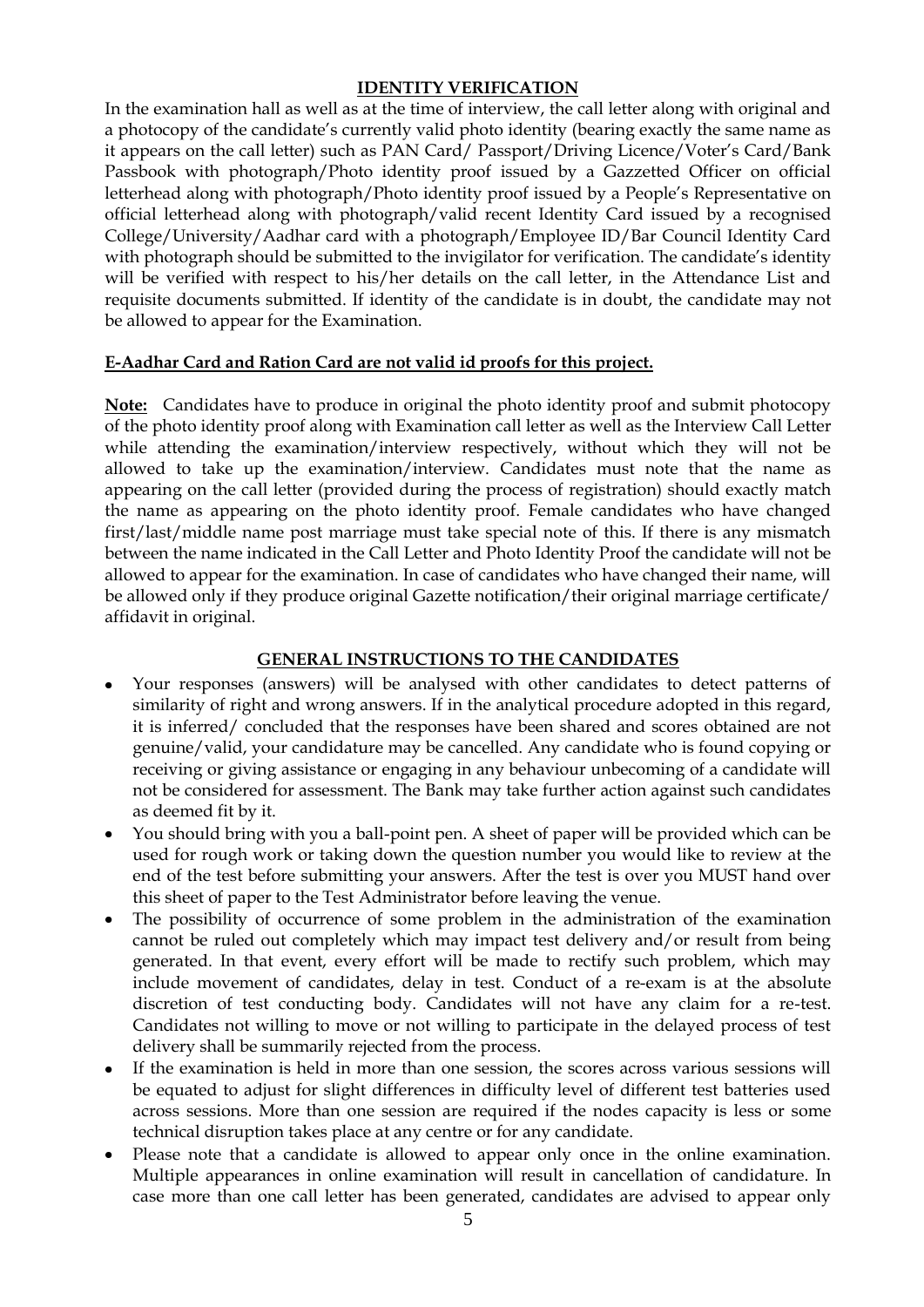once on the date and at the time mentioned on the respective call letter. All other call letters are to be surrendered.

- Anyone found to be disclosing, publishing, reproducing, transmitting, storing or facilitating  $\bullet$ transmission and storage of test contents in any form or any information therein in whole or part thereof or by any means verbal or written, electronic or mechanical or taking away the papers supplied in the examination hall or found to be in unauthorised possession of test content is likely to be prosecuted.
- The examination will be conducted online in venues given in the respective call letters.
- No request for change of centre/venue/date/session for Examination shall be entertained.
- Bank reserves the right to cancel any of the Examination Centres and/ or add some other Centres, at its discretion, depending upon the response, administrative feasibility, etc.
- Bank also reserves the right to allot the candidate to any centre other than the one he/she has opted for.
- Candidate will appear for the examination at an Examination Centre at his/her own risks and expenses and Bank will not be responsible for any injury or losses etc. of any nature.
- If sufficient number of candidates does not opt for a particular centre for "Online"  $\bullet$ Examination, Bank reserves the right to allot any other adjacent centre to those candidates OR if the number of candidates is more than the capacity available for online exam for a centre, Bank reserves the right to allot any other centre to the candidate.

**CANDIDATES REPORTING LATE** i.e. after the reporting time specified on the call letter for Examination will not be permitted to take the examination. The reporting time mentioned on the call letter is prior to the Start time of the test. Though the duration of the examination is 2 hours, candidates may be required to be at the venue for about 4 hours including the time required for completion of various formalities such as verification and collection of various requisite documents, logging in, giving of instructions.

#### **MISCONDUCT**

#### **Action Against Candidates Found Guilty of Misconduct/Use of Unfair Means**:

Candidates are advised in their own interest that they should not furnish any particulars that are false, tampered with or fabricated and should not suppress any material information while submitting online application.

At the time of examination, interview or in a subsequent selection procedure, if a candidate is (or has been) found guilty of –

- (i) using unfair means or
- (ii) impersonating or procuring impersonation by any person or
- (iii) misbehaving in the examination/ interview hall or disclosing, publishing, reproducing, transmitting, storing or facilitating transmission and storage of contents of the test(s) or any information therein in whole or part thereof in any form or by any means, verbal or written, electronically or mechanically for any purpose or
- (iv) resorting to any irregular or improper means in connection with his/her candidature or
- (v) obtaining support for his/her candidature by unfair means, or
- (vi) carrying mobile phones or similar electronic devices of communication in the examination/interview hall such a candidate may, in addition to rendering himself/herself liable to criminal prosecution, be liable :
	- (a) to be disqualified from the examination for which he/she is a candidate
	- (b) to be debarred either permanently or for a specified period from any examination conducted by the Bank.
	- (c) for termination of service, if he/she has already joined the Bank.